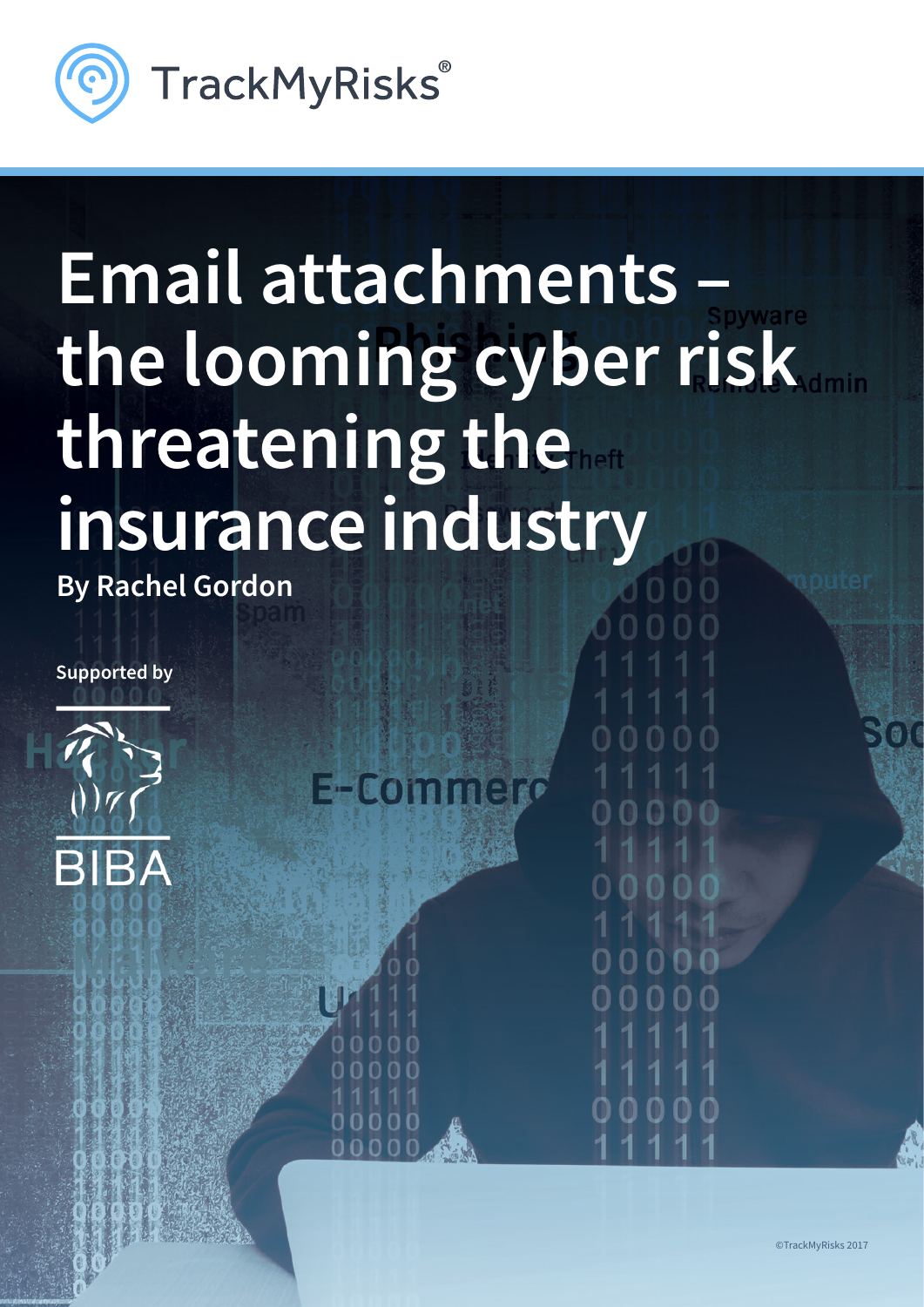#### **"Email becomes the weapon of choice."**



### **Introduction**

**We live in dangerous 'cyber' times for insurers, brokers and customers. As prolific senders and receivers of email attachments the insurance industry poses a high risk to itself and the customers it seeks to protect.**

Cyber is one of the biggest risks (and opportunities) facing the insurance industry. Provision of insurance requires information, documentation and money, all of which are attractive ingredients for cyber criminals. Huge volumes of email attachments are sent daily; typically from insurers to brokers and then on to their clients.

In fact, the insurance industry is culturally dependent on email attachments – while at the same time the frequency of email-borne cyber attacks are increasing. This unhealthy dependency needs to be given urgent board level attention.

Due to the scale of this cyber threat, BIBA now focuses on cyber risks in its manifesto and as a core membership issue. BIBA Chief Executive Steve White believes IT security issues must be addressed by boards and not simply handled by those with technology awareness:

**"We all need to develop a better understanding of cyber risks and, for brokers, that means being able to advise on the cyber insurance market. At BIBA we want to help our members and their customers understand how the risk of cyber-security breaches can be reduced."**

Managing cyber threats is a broad topic so this white paper looks specifically at the risk profile of email attachments within the insurance sector. We have also tried to use non-technical language as we believe that cyber is a whole business issue, not just an IT one.

### **STOP sending email attachments!**

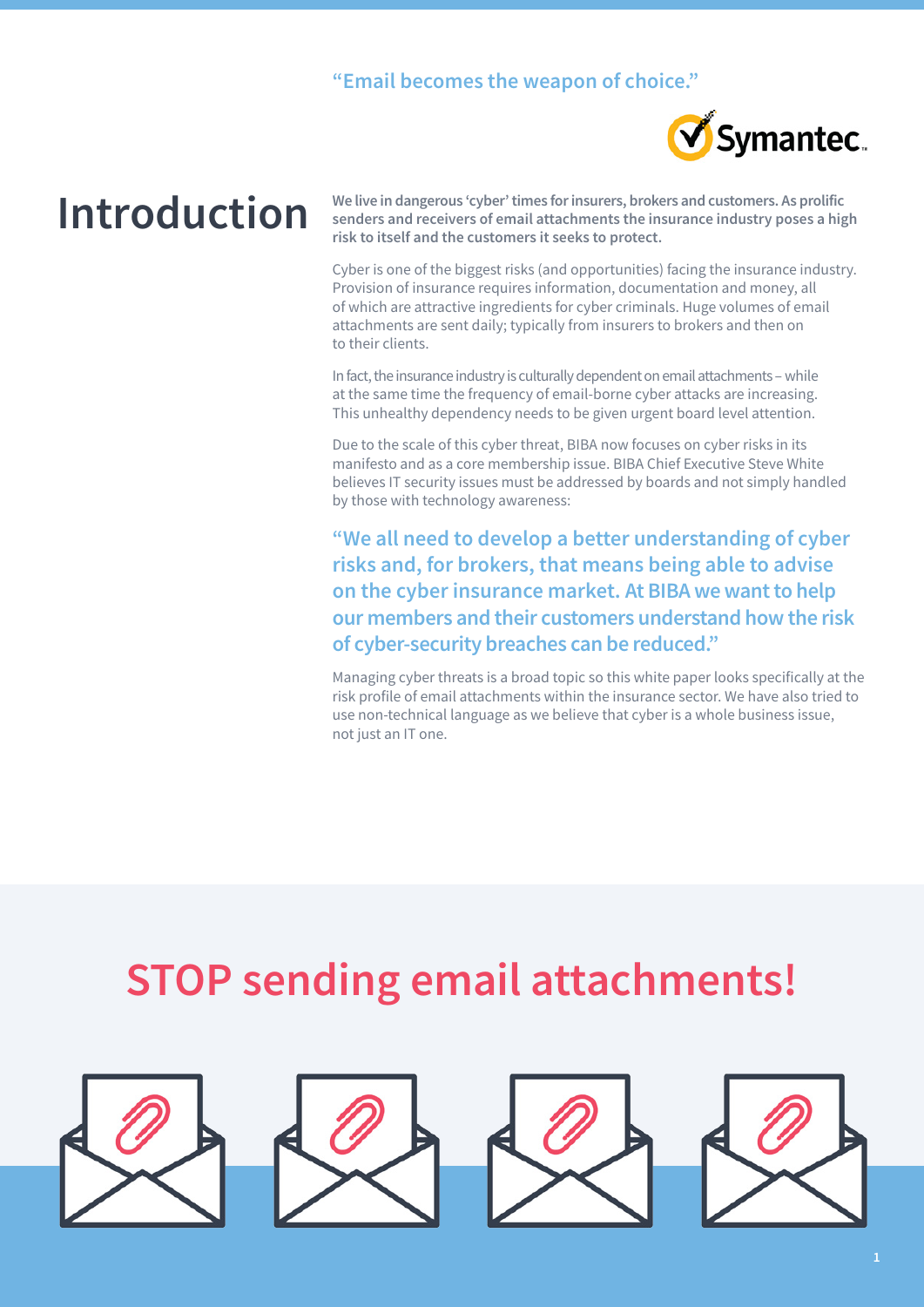### **Human behaviour**

### **Reputation damage**

**Attractive target**

Cyber crime is relatively low risk and can reap huge rewards for criminals. Malicious software – malware – is easiest to transmit via either a link or attachment and since many employees could be dealing with hundreds of emails a day, it only takes one mistake to unleash a workplace catastrophe.

So, it is no surprise cyber criminals choose email to transmit malware. Ian Grey, an information and cyber security consultant, who runs Wadiff Consulting, says: "A company's email system can make or break it. When an email system goes down, or some emails cannot be quickly delivered, productivity drops. Emails are the standard way to send text and files to anywhere on the globe and are (erroneously) trusted to be secure and auditable – unfortunately this is not the case."

Security firm Symantec's Internet Security Risk Report 2017 describes email as "the weapon of choice" and it found that 1 in 131 emails contained malware, which is the highest rate in five years. It added: "Business email scams, relying on spear-phishing, targeted over 400 businesses every day, draining \$3 billion over the last three years."

Unsurprisingly, it is also a UK problem with the City of London Police's National Fraud Intelligence Bureau saying that over £32 million had been reported as lost because of email fraud.

**Insurers and brokers are in a position of trust as well as being prolific senders of important documentation via email. These two factors make it far more likely that an email borne ransomware attack or fraud appearing to come from the insurer will be far more likely to succeed.**

One month ago, the biggest global ransomware attack took place. The WannaCry worm (initially delivered by email) spread across computer networks and with each one it reached, users were locked out of their critical data. A ransom demand of \$300 in Bitcoin was then made on each infected machine.

[Cyber risk modelling firm Cyence put the costs at \\$4 billion a](http://www.cbsnews.com/news/wannacry-ransomware-attacks-wannacry-virus-losses/)nd even though this attack is now fading into history, one fact is certain – when one attack ends, another prepares to launch.

**This attack made headlines globally. Imagine if this malicious software code had been hidden within a PDF insurance policy document!**

One of the biggest data breaches affecting an insurer took place in the US in 2014. Anthem is one of the country's largest health insurers and a cyber breach exposed the data of some 80 million customers, including their social security numbers.

It is believed the breach stemmed from China and hackers had been operating in the insurer's system for months. A phishing email, disguised to look like an internal message, was the likely cause. Insurers are particularly attractive targets for hackers because of the detailed data they hold.

**As part of their general marketing and promotion brokers may make public that they insure thousands of businesses. Whilst great from a marketing perspective these sort of facts also increase the possibility of a cyber attack in their name.**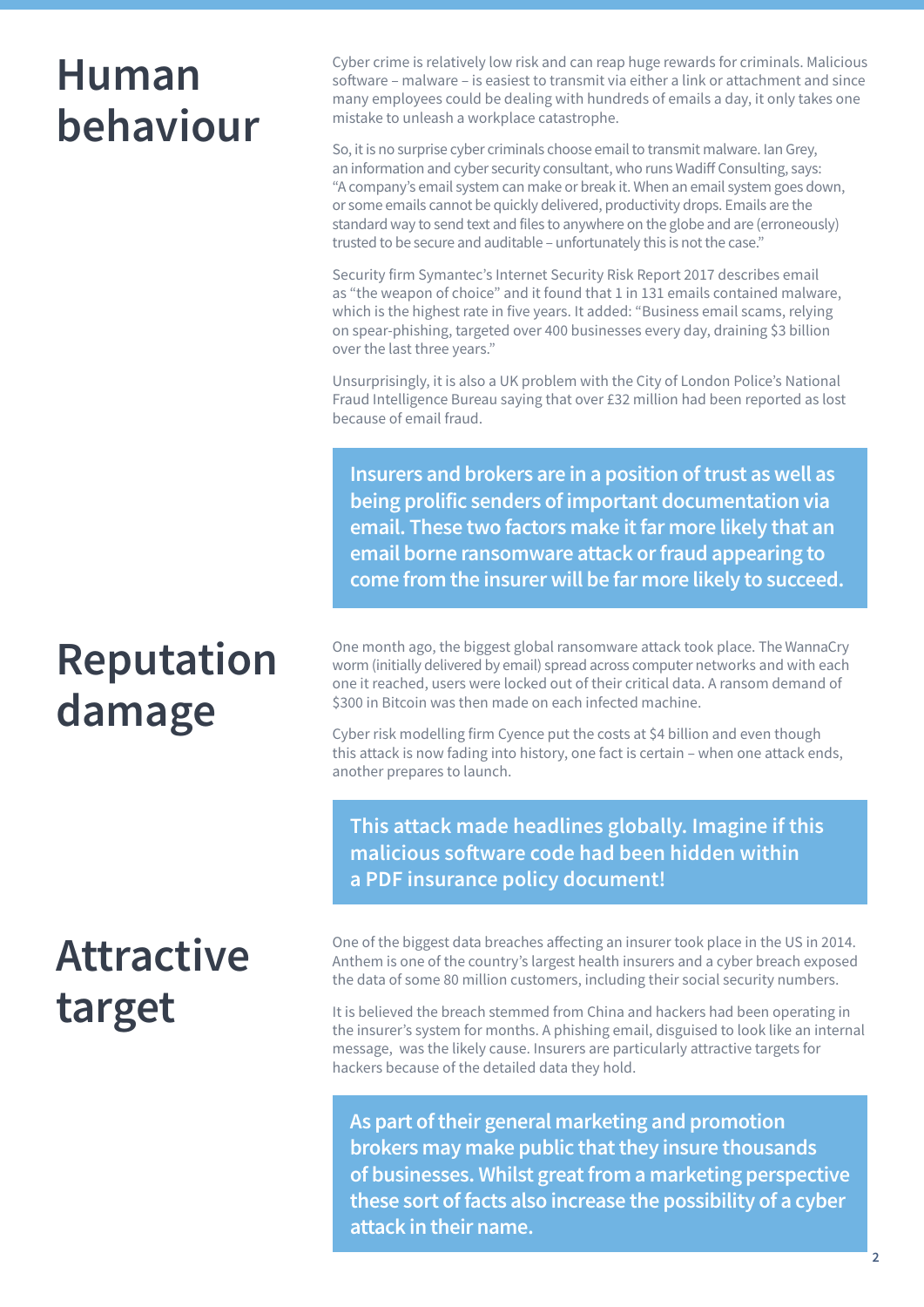### **Broken processes**

### **Compliance & security**

Manual business processes are expensive to resource from a human capital perspective but also rely on person-to-person communication, which for expediency and perceived traceability is often conducted via email.

Andrew Martin, CEO of the cyber risk scoring platform DynaRisk, comments: "Many people don't realise that a compromised email account is an absolute gold mine for hackers. Everything is sitting in your email and it's the means of communication with everyone you know and every online service you use."

"If you forget your online banking password, you can just reset it via email. If you need to work on some confidential customer files over the weekend from home, you email it to yourself and if you want to get paid by a client, you email them an invoice with your account details. These are all simple and easy to do yourself, which also makes it exceptionally easy for someone else to do if they gain access to your account."

**Brokers typically handle large numbers of emails. They are the party in the middle, dealing with the insurer, customer, and other parties such as loss adjusters and of course, their own colleagues. Much of this communication is sensitive and might often be sent via insecure email. This proliferation of email attachments driven by lack of automation is exposing insurers, brokers and customers to considerable and avoidable risk.**

Aside from being insecure in transit, it is difficult to prove successful delivery to the recipient, the action taken by the recipient, whether they onwardly share and how they store the potentially sensitive information.

Due to the escalating threat of email, we expect tighter controls over inbound emails with attachments to become commonplace. In the immediate aftermath of the WannaCry attack, it was reported that Aviva closed their systems to inbound emails with attachments for 4 days.

**With the increasing threat posed to organisations by inbound email attachments and the tightening regulatory regime in the insurance sector, serious thought is needed right now about replacing email attachments as the primary means of communication.**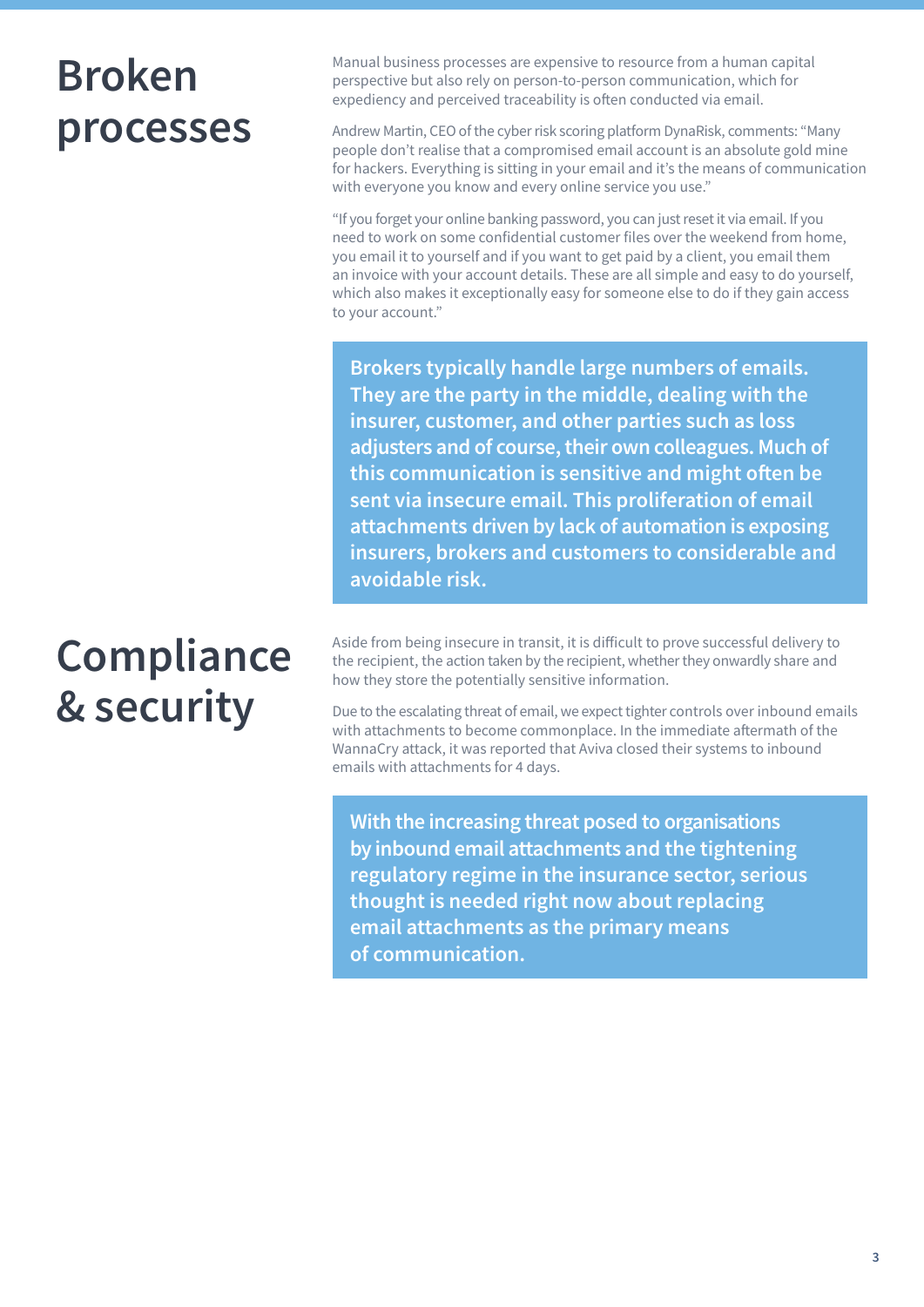### **Stop sending - start sharing**

If your firm is overly dependent on email attachments for customer communication, then make a management commitment to stop it, or at least reduce it over time.

For example HMRC clearly states to all taxpayers:

#### **"HMRC will still never email you about rebates or to ask for your bank account details and these emails won't contain any confidential information."**

Taxpayers are conditioned to be suspicious of sensitive emails that appear to be from HMRC as opposed to being trusting. Perhaps the insurance industry or individual firms could make a similar pledge?

Email attachments are not the only means of transmitting documents (usually PDFs) from one person to another. The simplest way to stop sending is to share the documents in a secure online environment, which can be securely accessed by the insurer, broker and client.

### Insurer File server Inbox O : : : = Outbox Broker File server Inbox O …… El Outbo Customer File server  $\mathbf{L}$ Inbox  $\boxed{\triangleq}$  :....

## **Stop sending the Start sharing Start sharing**



There are a wide range of document sharing systems on the market at a range of price points including:

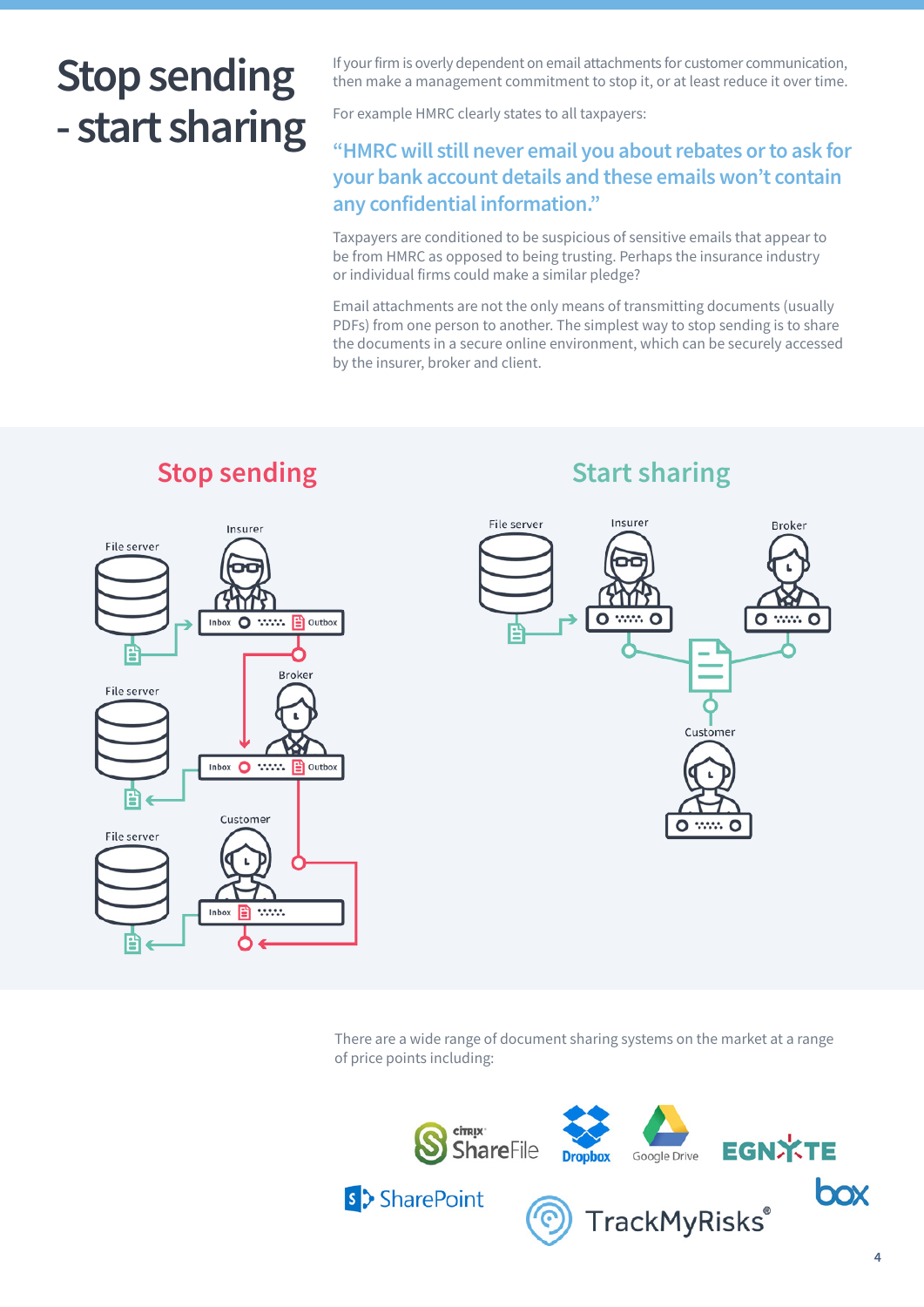### **Summary**

Email attachments are risky, inefficient and insecure. Removing them from the insurance process will take time but it is our belief that the work should start now.

DynaRisk's Martin comments:

**"The insurance industry needs to move away from email as a primary means of communication. Many companies are running transformation programs to reduce their reliance on these legacy communication methods in favour of secure collaboration and sharing. By moving towards these technologies, companies can greatly reduce cyber risks related to email, improve the efficiency of their workforce and the experience of their customers."**